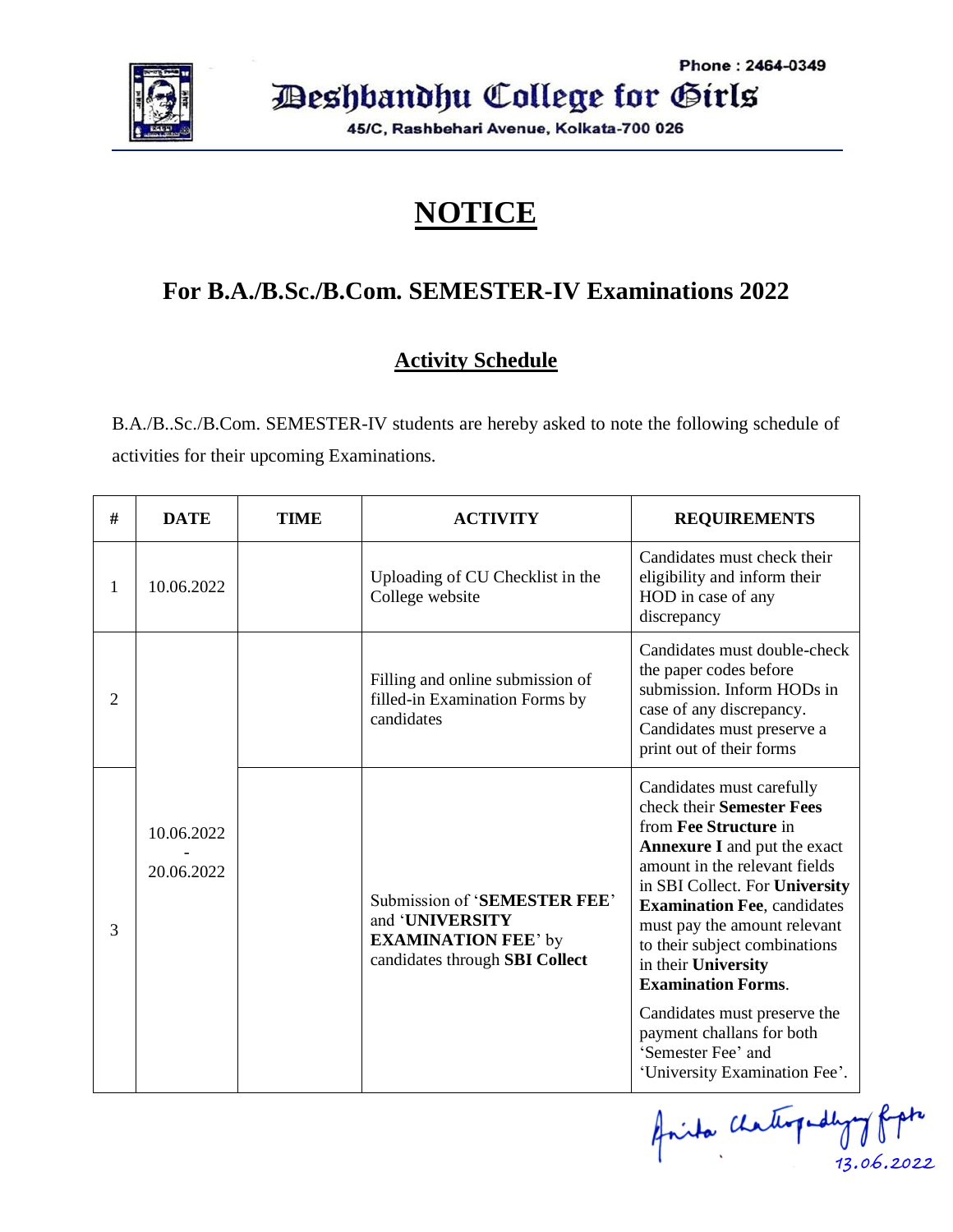

# Deshbandhu College for Girls

45/C, Rashbehari Avenue, Kolkata-700 026

| #  | <b>DATE</b>            | <b>TIME</b>                               | <b>ACTIVITY</b>                                                                      | <b>REQUIREMENTS</b>                                                                                                                                                                                                          |  |
|----|------------------------|-------------------------------------------|--------------------------------------------------------------------------------------|------------------------------------------------------------------------------------------------------------------------------------------------------------------------------------------------------------------------------|--|
| 4  | 17.06.2022             | $11:00 AM -$<br>5:00 PM<br>[1-2 PM Break] | Submission of the Form at College<br>Office by B.A./B.Sc. Hons. & Gen.<br>candidates | Candidates need to submit the<br><b>Challans of 'SEMESTER</b><br>FEE' and 'UNIVERSITY<br><b>EXAMINATION FEE</b><br>(CBCS)' along with the Form.<br>Candidates must preserve a<br>copy of all documents with<br>them as well. |  |
| 5  | 18.06.2022             | $11:00 AM -$<br>5:00 PM<br>[1-2 PM Break] | Submission of the Form at College<br>Office by B.Com. Hons. & Gen.<br>candidates     |                                                                                                                                                                                                                              |  |
| 6  | 20.06.2022             | $11:00 AM -$<br>1:00 PM                   | Submission of the Form by B.Com.<br>Hons. & Gen. candidates                          |                                                                                                                                                                                                                              |  |
|    |                        | $2:00$ PM $-$<br>5:00 PM                  | Submission of the Form by<br>B.A./B.Sc. Hons. & Gen. candidates                      |                                                                                                                                                                                                                              |  |
| 7  | 21.06.2022             | $11:00$ AM -<br>1:00 PM                   | Submission of the Form by<br>B.A./B.Sc. Hons. & Gen. candidates                      |                                                                                                                                                                                                                              |  |
|    |                        | $2:00$ PM $-$<br>5:00 PM                  | Submission of the Form by B.Com.<br>Hons. & Gen. candidates                          |                                                                                                                                                                                                                              |  |
| 8  | 29.06.2022             | $11:00 AM -$<br>5:00 PM                   | Distribution of Admit Cards to                                                       |                                                                                                                                                                                                                              |  |
|    | 30.06.2022             | [1-2 PM Break]                            | B.A./B.Sc. Hons. candidates                                                          | Candidates must check the<br>details on the Admit card and                                                                                                                                                                   |  |
| 9  | 5.07.2022              | $11:00 AM -$<br>5:00 PM<br>[1-2 PM Break] | Distribution of Admit Cards to<br>B.A./B.Sc. General candidates                      | see that it has been signed by<br>the Principal.<br>Candidates must sign on the<br>register while collecting the<br>Admit card.                                                                                              |  |
| 10 | 6.07.2022<br>7.07.2022 | $11:00$ AM -<br>5:00 PM<br>[1-2 PM Break] | Distribution of Admit Cards to<br>B.Com. Hons. & General candidates                  |                                                                                                                                                                                                                              |  |

Anita Chathypodyny fipt 13.06.2022

Principal Deshbandhu College for Girls